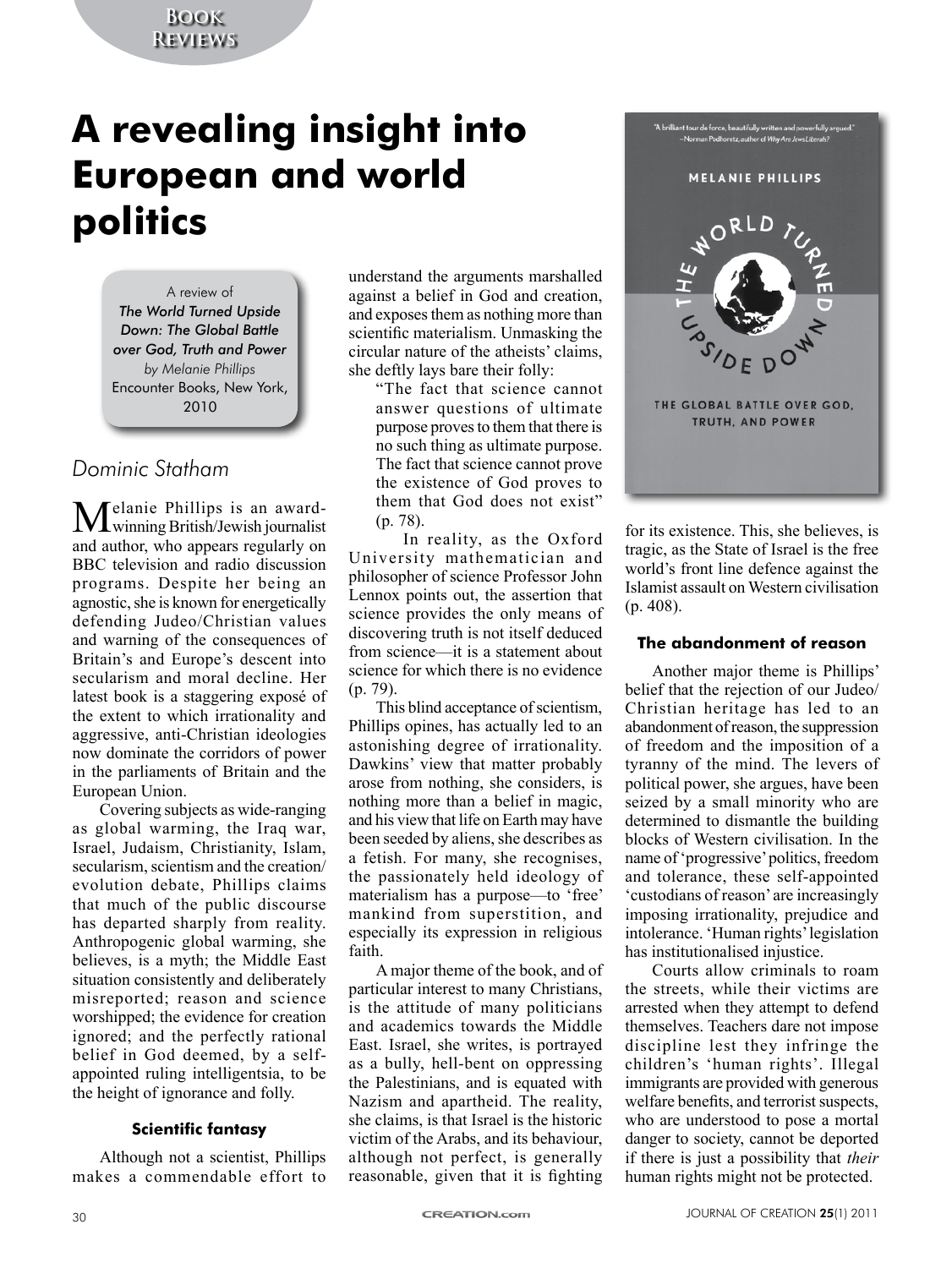

Figure 1. Lillian Ladele, the Christian registrar who was told to perform same-sex civil partnerships or face dismissal, lost her case for religious discrimination at the UK Court of Appeal.

In the UK, a Christian registrar who refused to carry out gay 'weddings' was forced to resign. Grandparents of two children who were given up for adoption to a gay male couple were told that if they didn't drop their opposition they would never see their grandchildren again (p. 101). The British Association for Adoption and Fostering described people who oppose gay adoption as "retarded homophobes" (p. 102). An elderly evangelical preacher, Harry Hammond, was convicted of an offence because he carried a poster calling for an end to homosexuality, lesbianism and immorality. In fact, *he* had been the victim of a physical attack, but only *he* was prosecuted (p. 289). Selfdesignated 'victim groups' have turned right and wrong, victim and aggressor inside out. Their 'right' not to be insulted or discriminated against has become the basis for discrimination and injustice against the representatives of majority values.

#### **The secular inquisition**

Today's governing assumption, Phillips argues, is that religion and reason are incompatible, and all faiths are no more than superstitious beliefs of a bygone age of myth and bigotry. However, rather than this leading to increased objectivity and freedom, it has resulted in a retreat from reason and suppression of free speech. Truth, logic and objectivity have been replaced by ideology, and any dissent from the 'correct view' is confronted with a 'secular inquisition'. Everything is tolerated except that which is held to be normal by the majority. Whether the subject is the creation/evolution debate, anthropogenic global warming, homosexuality or Israel and the Palestinians, there is to be no dissent from positions that are "indisputably true and right". Facts are ignored or denied on the grounds that those who argue from them are unenlightened, deranged or even evil. Power has now hijacked truth, she maintains, and made it subservient to its own ends. Politically correct dogma is sustained by the abuse of authority and intimidation of dissent. According to the 'Father of the new left', the Harvard University academic Herbert Marcuse, freedom of expression is not tolerance at all, but oppression, because it enables people to express the 'wrong' sorts of views (pp. 273–274).

#### **An attack on Western civilisation**

According to Phillips, what is happening in the UK and Europe is nothing less than a deliberate and carefully planned attack, by the intelligentsia and self-styled progressives, on Western civilisation. New legislation supporting single motherhood, trans-sexuality and gay rights are not primarily intended to remove prejudice, but are an attempt to use 'modern' ideas of sexuality as a battering ram to destroy the fundamental tenets of Western culture.

Among others, she quotes the Gay Liberation Front, who declared in their manifesto, "We must aim at the abolition of the family", which was founded upon the "archaic and

irrational teachings" of Christianity (p. 290). She also cites Dr Brock Chisholm, the first director of the World Health Organization, who believed that the most persistent barrier to civilised life was the concept of "right and wrong". Children, he argued, needed to be freed from cultural and religious prejudices forced on them by parents, and sex education should be introduced from the age of nine, eliminating "the ways of the elders—by force if necessary"  $(p. 291)$ . Daniel Dennett<sup>1</sup> is quoted as extolling Darwin's "dangerous idea" as a "universal acid", dissolving traditional ideas about religion and morality (p. 308), and Nobel laureate Steven Weinberg<sup>2</sup> as arguing that

"[t]he world needs to wake up to the long nightmare of religious belief ... [A]nything we scientists can do to weaken the hold of religion should be done, and may in fact be our greatest contribution to civilization" (p. 318).

#### **Secularism and gullibility**

The loss of Christian belief in the Western world, Phillips claims, has also led to a widespread moral, emotional and intellectual chaos, resulting in great loneliness and gullibility (p. 6). Fantasies and cult followings dominate people's lives with the near deification of society icons such as Princess Diana. Britain has been transformed, she writes, from a country of reason, intelligence, stoicism, selfrestraint and responsibility into a land of credulousness, sentimentality, emotional excess, irresponsibility and self-obsession. Cherie Blair, the wife of former UK Prime Minister, Tony Blair, is reported to believe in the transcendent properties of stones and to wear a crystal pendant around her neck to ward off harmful rays from computers and mobile phones (p. 1). Mrs Blair, a high profile barrister and judge, it is understood, regularly consults a healer who is able to read her DNA by consulting rocks and swinging a pendulum over her body.